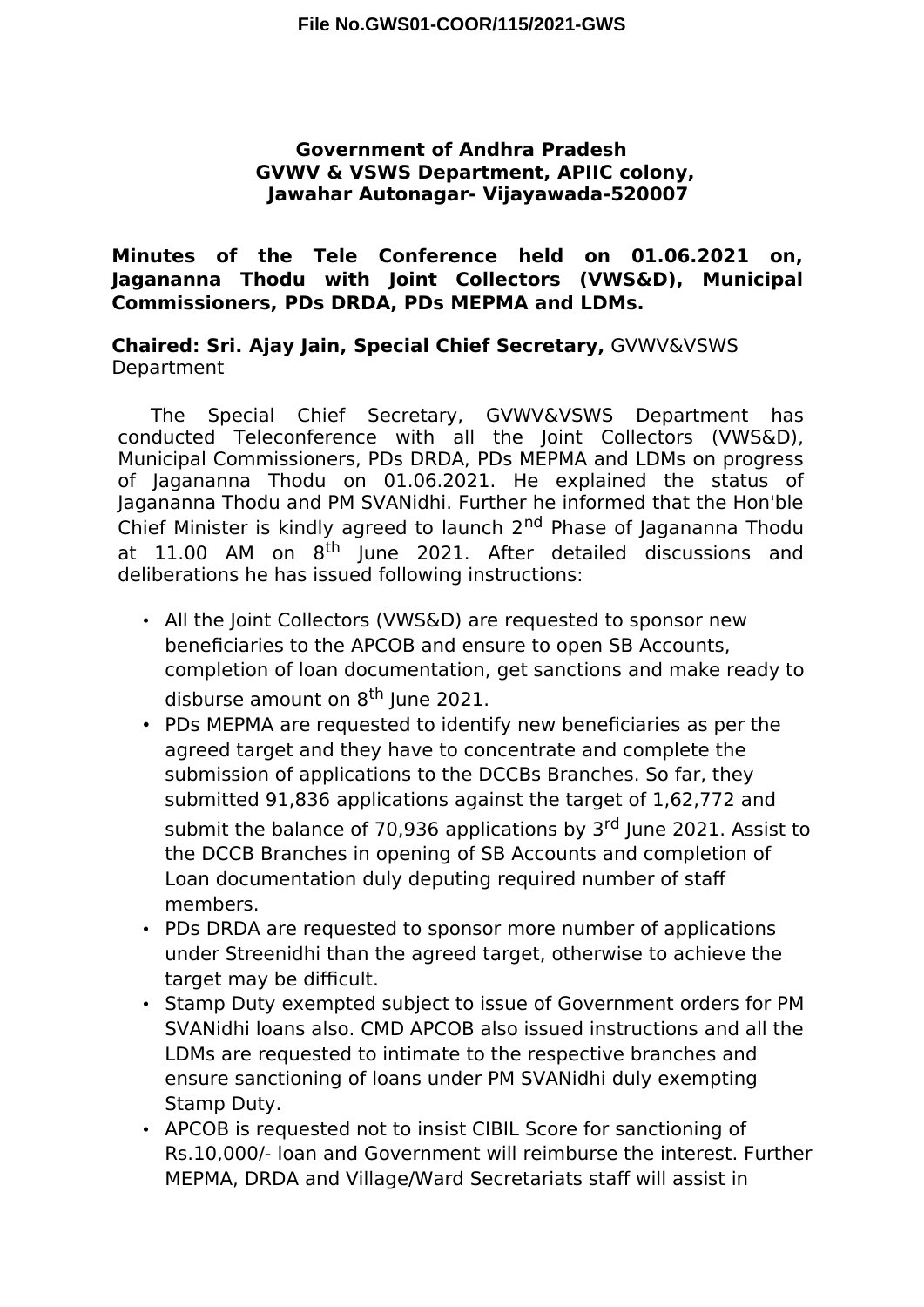recovery of loans also.

- The Joint Collectors (VWS&D) are requested to make all necessary arrangements on 8<sup>th</sup> June at District Level to participate Virtual in the program and invite the local Hon'ble Ministers and Public Representatives.
- All the Joint Collectors (VWS&D) are requested to identify beneficiaries for interacting by the Hon'ble Chief Minister on 8<sup>th</sup> June 2021 while launching the program. Identify the beneficiaries for interacting with Hon'ble Chief Minister, and they shall comprise from all categories: **Gender and Social Category**-Male, Female, SC, ST, BC, Minorities **Activity Wise Category**- Vegetable /Fruit vendors, Traditional Artisans, Tiffin Centers, small shops etc.,

# **Secretary to Hon'ble Chief Minister:**

The Secretary to Hon'ble Chief Minister has expressed dissatisfaction about the slow progress and directed the SERP and MEPMA shall achieve the agreed targets. The Orders for exemption of Stamp Duty for PM SVANidhi loans will be issued meanwhile APCOB is requested not to insist Stamp Duty & CIBIL Score while sanctioning loans since interest will be reimbursed by the Government.

All the Joint Collectors (VWS&D), PDs MEPMA and PDs DRDA are requested to achieve the targets without any lapse. If the target is not achieved, it will be viewed seriously.

The CEO, SERP and MD, APCOB are requested to make necessary arrangements for transferring of loan amounts in the accounts of beneficiaries on 8<sup>th</sup> June 2021.

# **Person- In-charge, APCOB:**

The Person-In-Charge, APCOB has explained about the progress and said that he has already issued instructions to all the DCCB Branches about the exemption of Stamp Duty for the Jagananna Thodu beneficiaries and further requested the MEPMA shall file new beneficiary applications and promised to achieve the target.

# **Director, GVWV&VSWS Department:**

The Director, GVWV&VSWS Department has explained the progress and requested to achieve the targets. Further he requested the poor performing Districts shall pickup and complete the targets.